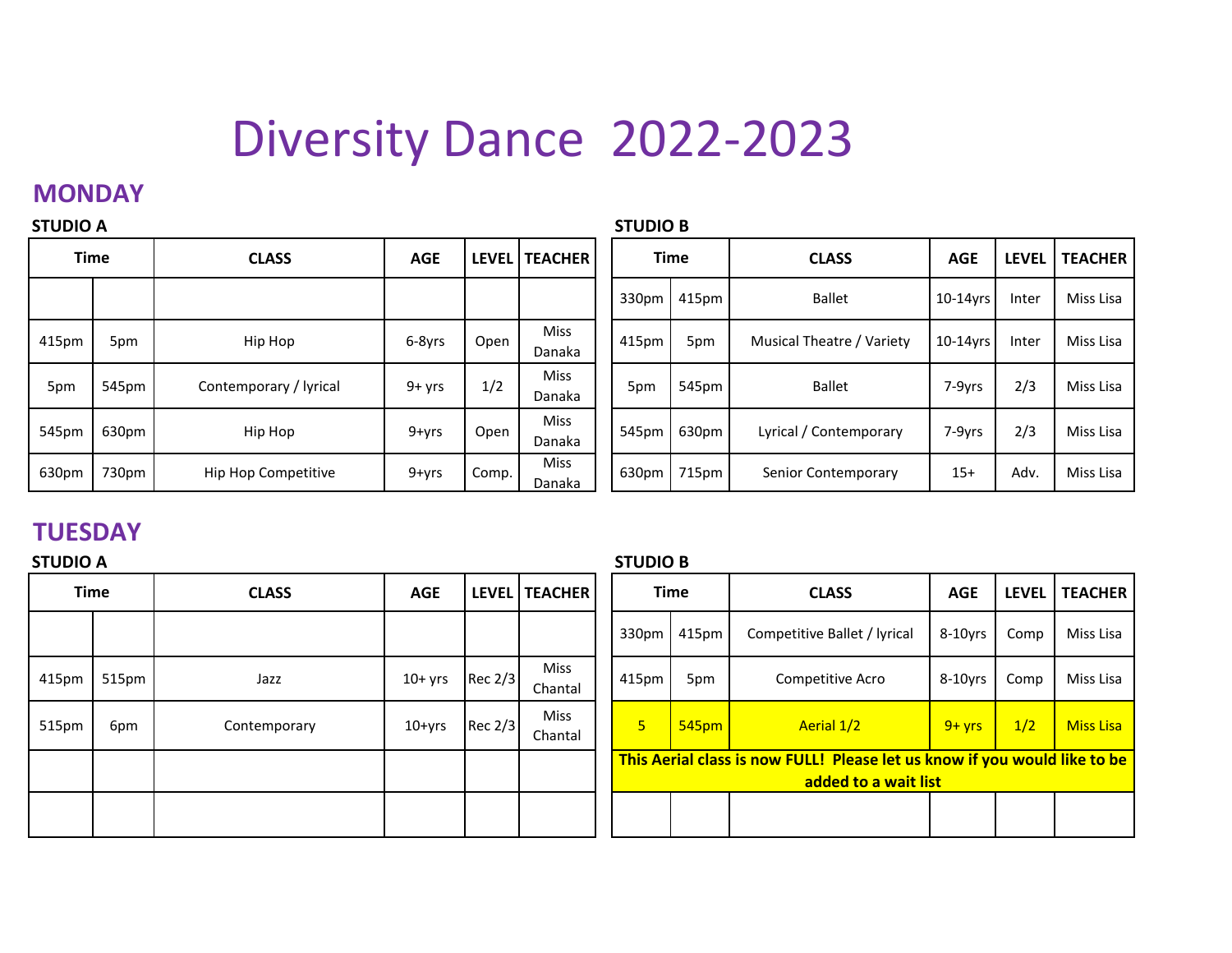# **WEDNESDAY**

| <b>STUDIO A</b> |       |                                  |            |      |                 |  |             | <b>STUDIO B</b> |                          |               |              |                |
|-----------------|-------|----------------------------------|------------|------|-----------------|--|-------------|-----------------|--------------------------|---------------|--------------|----------------|
| <b>Time</b>     |       | <b>CLASS</b>                     | <b>AGE</b> |      | LEVEL   TEACHER |  | <b>Time</b> |                 | <b>CLASS</b>             | <b>AGE</b>    | <b>LEVEL</b> | <b>TEACHER</b> |
| 330pm           | 415pm | Kinder - Tap / Jazz              | 5-6yrs     | 1/2  | Miss Ariel      |  | 330pm       | 415pm           | Junior Jazz              | $10-12$ vrs   | 3            | Miss Lisa      |
| 415pm           | 5pm   | Kinder - Creative Ballet         | 5-6yrs     | 1/2  | Miss Ariel      |  | 415pm       | 5pm             | Junior Acro              | $10-12$ vrs   | 3            | Miss Lisa      |
| 5pm             | 6pm   | Musical Theatre - Acting         | $7-10$ vrs | Open | Miss Ariel      |  | 5pm         | 6pm             | Aerial 2/3               | $10+vrs$      | 2/3          | Miss Lisa      |
| 6pm             | 645pm | <b>Musical Theatre - Singing</b> | $7-10$ vrs | Open | Miss Ariel      |  | 6pm         | 645pm           | <b>Teen Contemporary</b> | $12 - 14$ yrs | 2/3          | Miss Lisa      |
|                 |       |                                  |            |      |                 |  | 645pm       | 730pm           | Teen Ballet - Beg/Inter  | $12 - 14$ yrs | 1/2          | Miss Lisa      |

# **THURSDAY**

| <b>STUDIO B</b> |  |
|-----------------|--|
|                 |  |

| <b>STUDIO A</b> |       |                           |            |     |                        | <b>STUDIO B</b>   |       |                                    |             |              |                |
|-----------------|-------|---------------------------|------------|-----|------------------------|-------------------|-------|------------------------------------|-------------|--------------|----------------|
| <b>Time</b>     |       | <b>CLASS</b>              | <b>AGE</b> |     | LEVEL   TEACHER        | <b>Time</b>       |       | <b>CLASS</b>                       | <b>AGE</b>  | <b>LEVEL</b> | <b>TEACHER</b> |
|                 |       |                           |            |     |                        | 330pm             | 415pm | Junior Competitive<br>Contemporary | $10-12$ yrs | Adv.         | Miss Lisa      |
| 415pm           | 5pm   | Jazz and Acro             | $7-10$ yrs | 1/2 | <b>Miss</b><br>Chantal | 415 <sub>pm</sub> | 515pm | Jazz - Competitive<br>Conditioning | $10-14$ vrs | Adv.         | Miss Lisa      |
| 5               | 545pm | <b>Ballet and Lyrical</b> | 6-8yrs     | 1/2 | <b>Miss</b><br>Chantal | 515pm             | 6pm   | Teen Competitive<br>Contemporary   | $12-14$ yrs | Adv.         | Miss Lisa      |
|                 |       |                           |            |     |                        | 6pm               | 645pm | Teen / Senior Acro                 | 12-14yrs    | Adv.         | Miss Lisa      |
|                 |       |                           |            |     |                        | 645pm             | 730pm | Senior Aerial                      | $15+$ yrs   | Adv.         | Miss Lisa      |